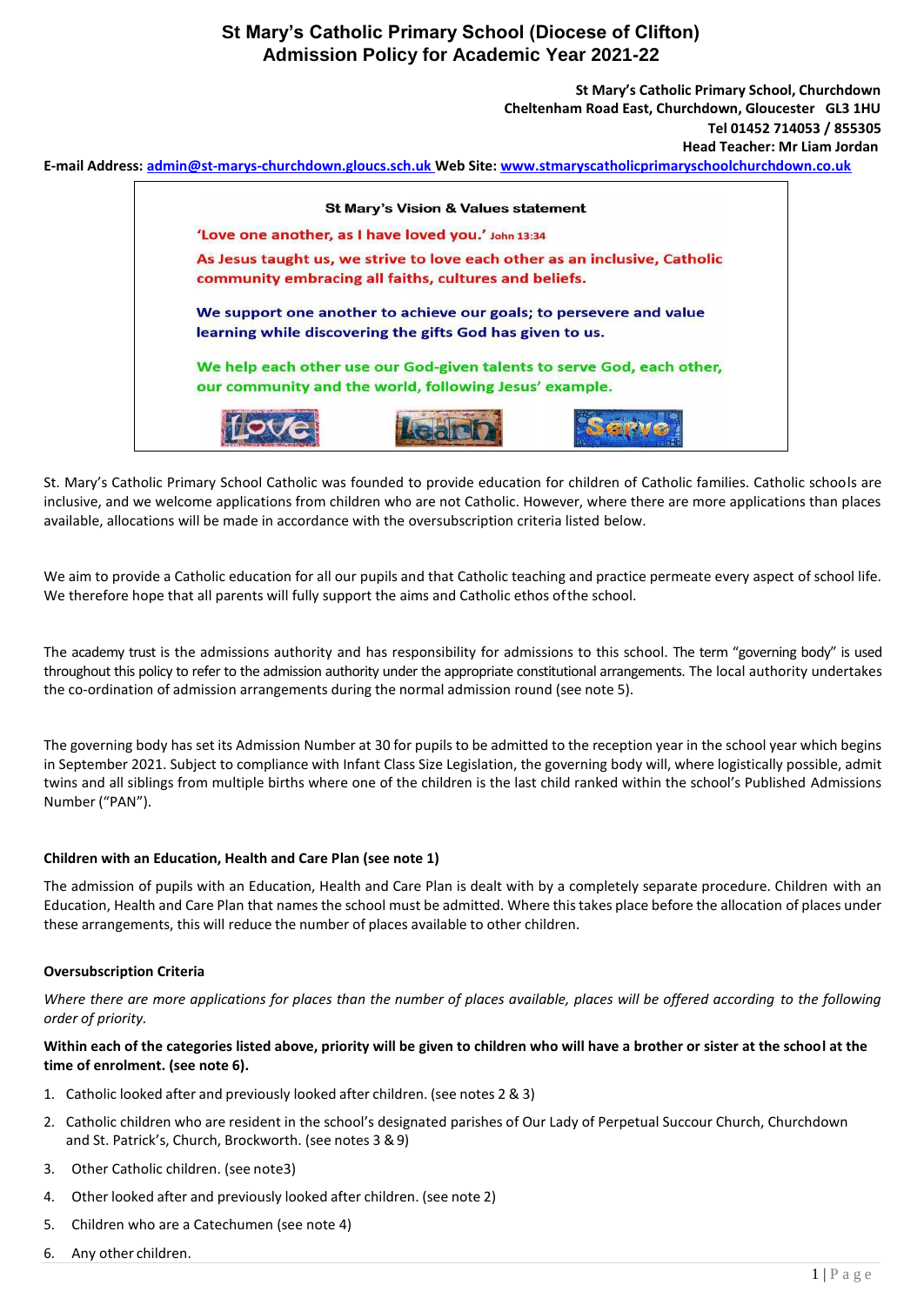#### **Tie Break**

Where children have identical ranking, priority within each category will then be determined by random allocation (see below).

#### **Random Allocation**

Random Allocation is the drawing of lots, supervised by a person independent of the school. Each child will be allocated a number. All the numbers will be placed into a hat or other suitable container and will be drawn out and ranked in the order that they were drawn.

For children of a multiple birth, only the allocated number of one of the children will be entered in the draw. Where this number is drawn, the other child or children will be deemed to have also been drawn. Lots will then also be drawn for these children to decide their individual ranking. This process will also be applied to brothers or sisters who are not from a multiple birth but are applying for a place in the same year group.

#### **Supporting Evidence**

**For categories 1, 2, 3 and 5 supporting evidence must be provided. If you do not provide the supporting documentation e.g. a certificate of baptism, or of reception into the Church, or of reception into the order of catechumens, (as detailed in notes 3 and 4**  below), your child can not be placed within any of those categories and this may affect your child's chance of being offered a place. To be considered in the first round of allocations, it should be submitted to the school by 15 January 2021.

#### **Application Procedures and Timetable**

To apply for a place at this school in the normal admission round (see note 5), you must complete a Common Application Form available from the local authority in which you live. For those living in Gloucestershire, applications may be made online at:

<https://www.gloucestershire.gov.uk/education-and-learning/school-admissions/apply-for-a-primary-or-infant-school-place/>

or on paper form available from, and sent to, School Admissions, Gloucestershire County Council, Shire hall, Gloucester GL1 2TP.

#### **All applications which are submitted on time will be considered at the same time and after the closing date for admissions which is 15th January 2021.**

You will be advised of the outcome of your application on 16<sup>th</sup> April or the next working day, by the local authority in which you live, on our behalf. If you are unsuccessful (unless your child gained a place at a school you ranked higher) you will be informed of the reasons, related to the oversubscription criteria listed above, and you have the right of appeal to an independent appeal panel.

#### **Late Applications**

Late applications will be administered in accordance with your home Local Authority Primary Co-ordinated Admissions Scheme (available from your Local Authority). You are encouraged to ensure that your application is submitted on time.

#### **Admission of Children Below Compulsory School Age and Deferred Entry**

A child reaches compulsory school age in the term following their fifth birthday. Where offered a place, a child is entitled to a full- time place in the September following their fourth birthday. A child's parents may defer the date at which their child, below compulsory school age, is admitted to the school, until later in the school year but not beyond the point at which they reach compulsory school age, or beyond the beginning of the final term of the school year for which an offer was made. A child may take up a part-time place until later in the school year, but not beyond the point at which the child reaches compulsory school age. Upon receipt of the offer of a place a parent should notify the school, as soon as possible, that they wish to either defer their child's entry to the school or take up a part-time place.

#### **Admission of Children outside their Normal Age Group**

A request may be made for a child to be admitted outside of their normal age group, for example, if the child is gifted and talented or has experienced problems such as ill health. In addition, the parents of a summer born child, i.e. a child born between 1<sup>st</sup> April and  $31$ <sup>st</sup> August, may request that the child be admitted out of their normal age group, to reception rather than year 1.

Any such request should be made in writing to the Admissions Panel (c/o the school secretary admin@st-maryschurchdown.gloucs.sch.uk or to the postal address above) at the same time as the admission application is made on the Local Authority Common Application Form (for the child's chronological year group). The governing body will make its decision about the request based on the circumstances of each case and in the best interests of the child. In addition to considering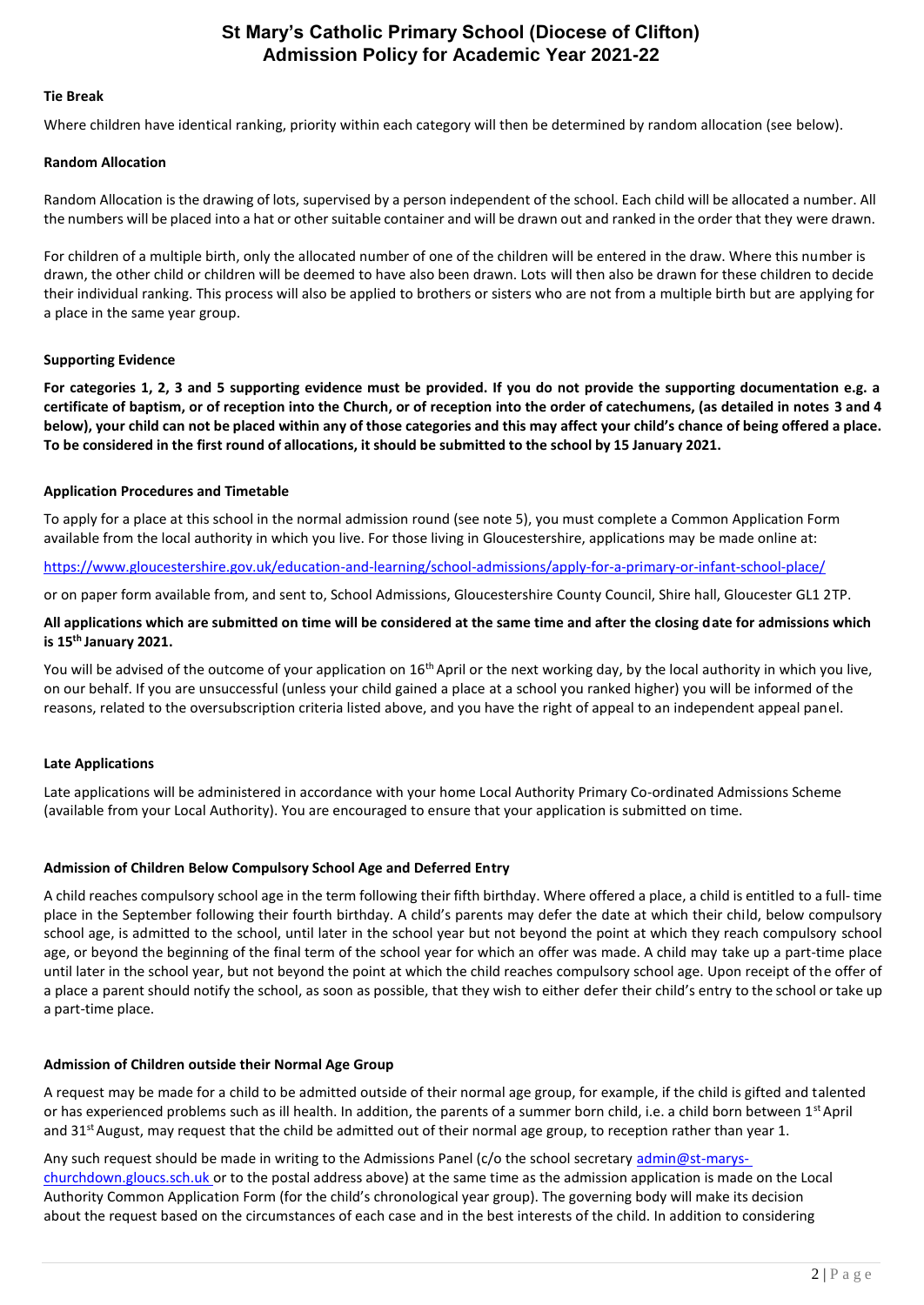the views of the head teacher, including the head teacher's statutory responsibility for the internal organisation, management and control of the school, the governing body will consider the views of the parents and of appropriate medical and education professionals, as appropriate.

If the governing body agree in principle for a child to be admitted outside of their normal age group, it does not guarantee the child a place. The parent will again need to make an application on a Local Authority Common Application Form (for the outside age group) and, if necessary, the oversubscription criteria will be applied to determine if a place may be offered.

### **Waiting Lists**

In addition to their right of appeal, unsuccessful parents will be offered the opportunity for their child's name to be placed on a waiting list. This waiting list will be maintained in order of the oversubscription criteria set out above and *not* in the order in which applications are received or added to the list. Waiting lists for admission will operate throughout the school year. The waiting list will be held open until the last school day for pupils in July of the summer term. Each child added to the list will require the list to be ranked again in line with the above published oversubscription criteria.

**Inclusion in the school's waiting list does not mean that a place will eventually become available.**

#### **In-Year Applications**

An application can be made for a place for a child at any time outside the normal admission round and the child will be admitted where there is an available place. Application should be made in writing to ( $c$ /o the school secretary [admin@st-marys](mailto:admin@st-marys-churchdown.gloucs.sch.uk)[churchdown.gloucs.sch.uk](mailto:admin@st-marys-churchdown.gloucs.sch.uk) or to the postal address above) using the school's In-Year application form, that is available from the school.

Where there are places available but more applications than places, the published oversubscription criteria, as set out above, will be applied.

If your application is refused, you will be offered the opportunity for your child to be added to the waiting list (see above).

You will be advised of the outcome of your application in writing, and if refused a place, you will have the right of appeal to an independent appeal panel.

#### **Fair Access Protocol**

The school is committed to taking its fair share of children who are vulnerable and/or hard to place, as set out in locally agreed protocols. Accordingly, outside the normal admission round the governing body is empowered to give absolute priority to a child where admission is requested under any locally agreed protocol (including over those on a waiting list). The governing body has this power, even when admitting the child would mean exceeding the Published Admission Number (subject to the infant class size exceptions).

#### **Withdrawal**

The governing body reserves the right to withdraw the offer of a place or, where a child is already attending the school, the place itself, where it is satisfied that the offer or place was obtained by deception.

#### **Parish Maps**

[Our Lady's parish boundary map is available at the school office and via](http://www.st-marys-churchdown.gloucs.sch.uk/files/6514/6297/4502/Parish_Boundaries_Our_Ladys_Churchdown.pdf) [http://www.st-marys-churchdown.gloucs.sch.uk/files/6514/6297/4502/Parish\\_Boundaries\\_Our\\_Ladys\\_Churchdown.pdf](http://www.st-marys-churchdown.gloucs.sch.uk/files/6514/6297/4502/Parish_Boundaries_Our_Ladys_Churchdown.pdf) St Patrick's parish boundary map is available at the school office and via <https://st-marys-churchdown.gloucs.sch.uk/perch/resources/documents/st-patricks-brockworth-feb-2020.pdf>